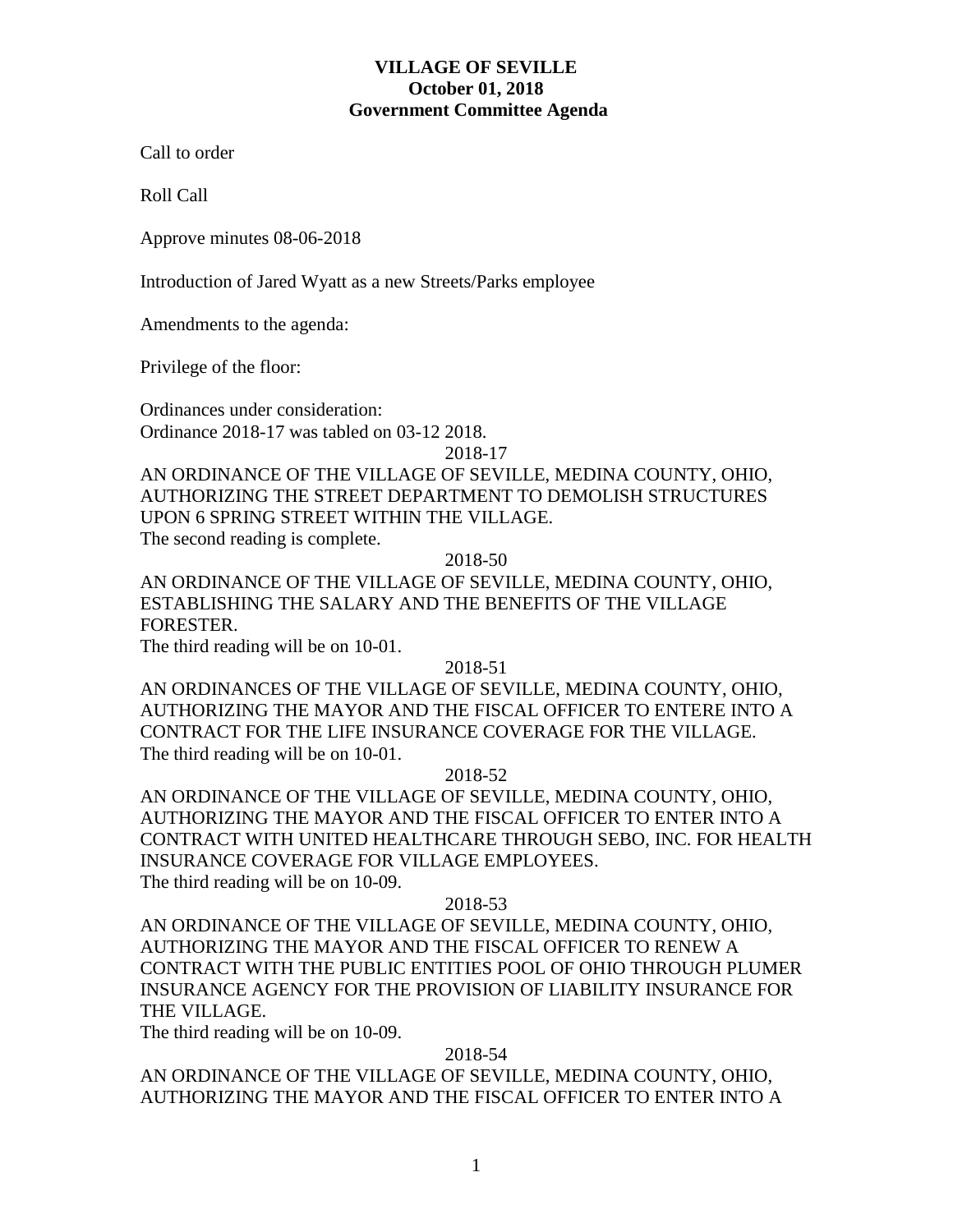## **VILLAGE OF SEVILLE October 01, 2018 Government Committee Agenda**

CONTRACT WITH GUARDIAN THROUGH SEBO, INC. FOR DENTAL INSURANCE COVERAGE FOR VILLAGE EMPLOYEES. The third reading will be on 10-09.

#### 2018-55

AN ORDINANCE OF THE VILLAGE OF SEVILLE, MEDINA COUNTY, OHIO, AUTHORIZING THE MAYOR AND THE FISCAL OFFICER TO ENTER INTO A CONTRACT WITH GUARDIAN THROUGH SEBO, INC. FOR VISION INSURNACE COVERAGE FOR VILLAGE EMPLOYEES. The third reading will be on 10-09.

2018-56

AN ORDINANCE OF THE VILLAGE OF SEVILLE, MEDINA COUNTY, OHIO, TO CHANGE THE ZONING CLASSIFICATION ON PROPERTY WITHIN THE VILLAGE PPN 012-21A-07-128 FROM LOCAL COMMERCIAL TO R-3 DISTRICT. The third reading will be on 10-09. 120 West Greenwich

#### 2018-57

AN ORDINANCE OF THE VILLAGE OF SEVILLE, MEDINA COUNTY, OHIO, TO CHANGE THE ZONING CLASSIFICATION ON PROPERTY WITHIN THE VILLAGE ON PPN 012-21A-07-006 FROM LOCAL COMMERCIAL TO R-4 DISTRICT.

The third reading will be on 10-09.

106 Greenwich

### 2018-58

AN ORDINANCE OF THE VILLAGE OF SEVILLE, MEDINA COUNTY, OHIO, APPROVING A LOT SPLIT FOR THE VILLAGE OF SEVILLE, MEDINA COUNTY, OHIO, AND DECLARING AN EMERGENCY.

The third reading will be on 10-09.

120 Greenwich

## 2016-61

AN ORDINANCE OF THE VILLAGE OF SEVILLE, MEDINA COUNTY, OHIO, APPROVING, ADOPTING, AND ENACTING THE 2019 EDITION OF THE MODEL OHIO MUNICIPAL CODE, PUBLISHED BY THE AMERICAN LEGAL PUBLISHING CORPORATION, FOR THE VILLAGE OF SEVILLE, OHIO; REPEALING ORDINANCES IN CONFLICT THEREWITH; AND PUBLISHING THE ENACTMENT OF NEW MATTER. The second reading will be on 10-09.

### 2018-62

AN ORDINANCE OF THE VILLAGE OF SEVILLE, MEDINA COUNTY, OHIO, AUTHORIZING THE MAYOR AND THE FISCAL OFFICER TO ENTER INTO A CONTRACT FOR CLEANING SERVICES. The second reading will be on 10-09.

2018-63

AN ORDINANCE AMENDING ORDINANCE 2009-51 AS AMENDED IN ORDINANCE 2011-14 ADOPTING RULES AND REGULATIONS GOVERNING